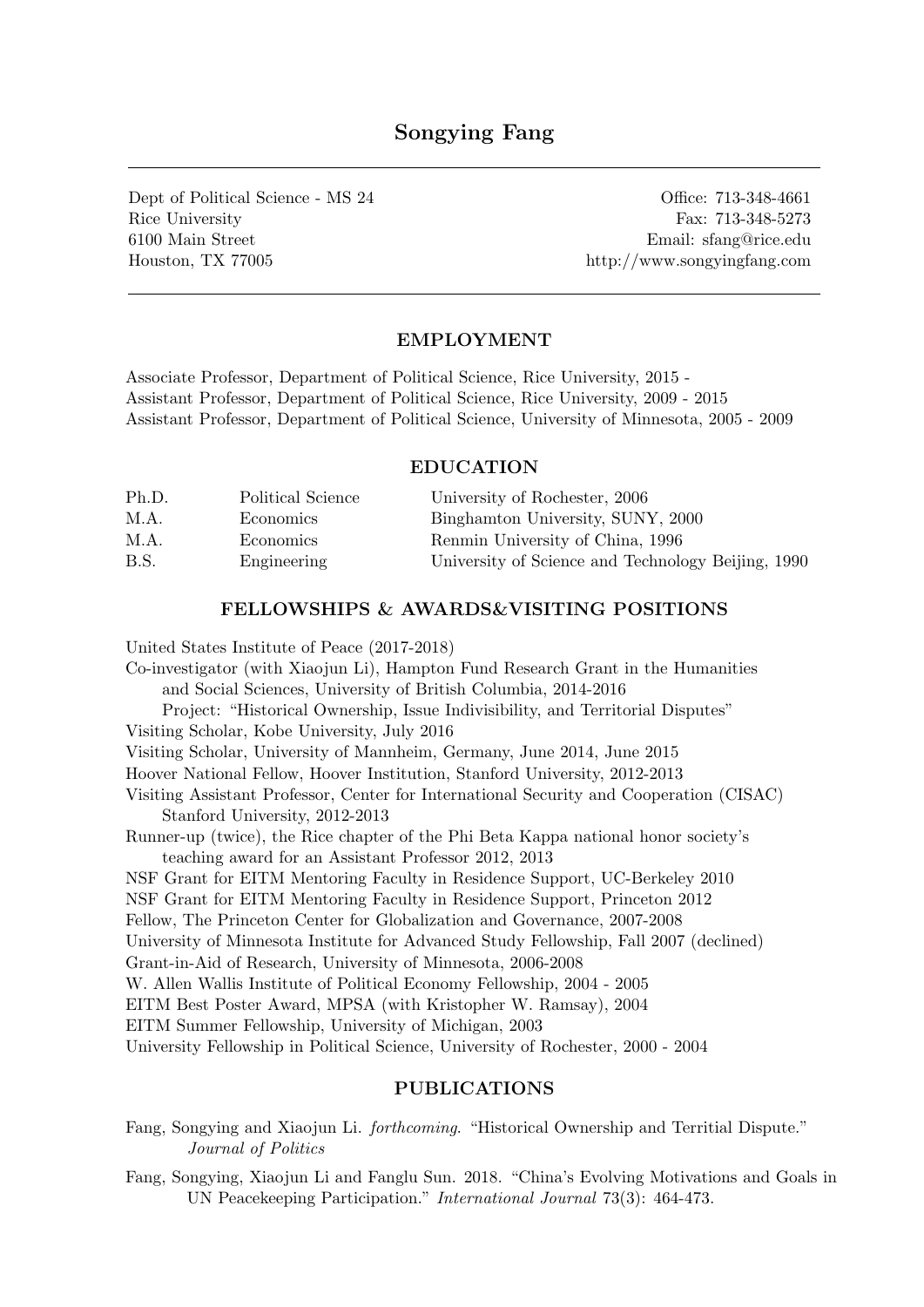- Chapman, Terrence, Songying Fang, Xin Li, and Randall Stone. 2017. "Mixed Signals: IMF Lending and Capital Market." British Journal of Political Science 47(2): 329-349
- Chiba, Daina and Songying Fang. 2014. "Institutional Opposition, Regime Accountability, and International Conflict" Journal of Politics 76(3):798-813.
- Barnett, Michael, Songying Fang and Christoph Zuercher. 2014. "Compromised Peacebuilding." International Studies Quarterly 58 (3): 608-620.
- Fang, Songying, Jesse C. Johnson and Ashley Leeds. 2014. "To Concede or To Resist: The Restraining Effect of Military Alliances." International Organization 68 (4): 775-809.
- Fang, Songying, Amy Jaffe and Ted Temzelides. 2014. "New Alignments? The Geopolitics of Gas and Oil Cartels and the Changing Middle East" Economics of Energy and Environmental Policy 3 (1).
- Fang, Songying and Randall Stone. 2012. "International Organizations as Policy Advisors." International Organization 66 (4): 537-569.
- Fang, Songying and Erica Owen. 2011. "International Institutions and Credible Commitment of Nondemocracies." Review of International Organizations 6:141-162.
- Fang, Songying. 2010."The Strategic Use of International Institutions in Dispute Settlement" Quarterly Journal of Political Science 5(2):107-131.
- Fang, Songying and Kristopher W. Ramsay. 2010. "Outside Options and Burden-sharing in Nonbinding Alliances" Political Research Quarterly 63(2):188-202.
- Fang, Songying. 2008. "The Informational Role of International Institutions and Domestic Politics." American Journal of Political Science 52(2):304-321.

#### UNDER REVIEW/WORK IN PROGRESS

- Territorial Indivisibility and Public Preference for Dispute Resolution: Evidence from Japan (with Daina Chiba, Xiaojun Li and Atsushi Tago)
- "Understanding Public Opinion Toward U.S. Military Intervention" (with Jared Oestman)
- "Gauging Chinese Public Support for China's Role in UN Peacekeeping" (with Fanglu Sun)
- Book editing and translation, "A Positivist Approach to the Study of International Politics: An Anthology of Recent International Relations Literature in the United States." (Chinese translation of 8 selected formal IR articles, under contract.)

## POLICY ANALYSIS IN CHINESE MEDIA

- "Trump-Kim Summit May Postpone: Breaking the US-DPRK Mistrust Requires A Credible Commitment from a Third Party." The Papers, May 23 2018.
- "Trump Victory Not a Defeat of the Elites by the Masses, but a Result of Deep Division in the American Electorate. " The Papers, Nov 23 2016.
- "China Should Explain Self-interest More Clearly in Its Foreign Policy Initiatives." The Papers, Jan 6 2016.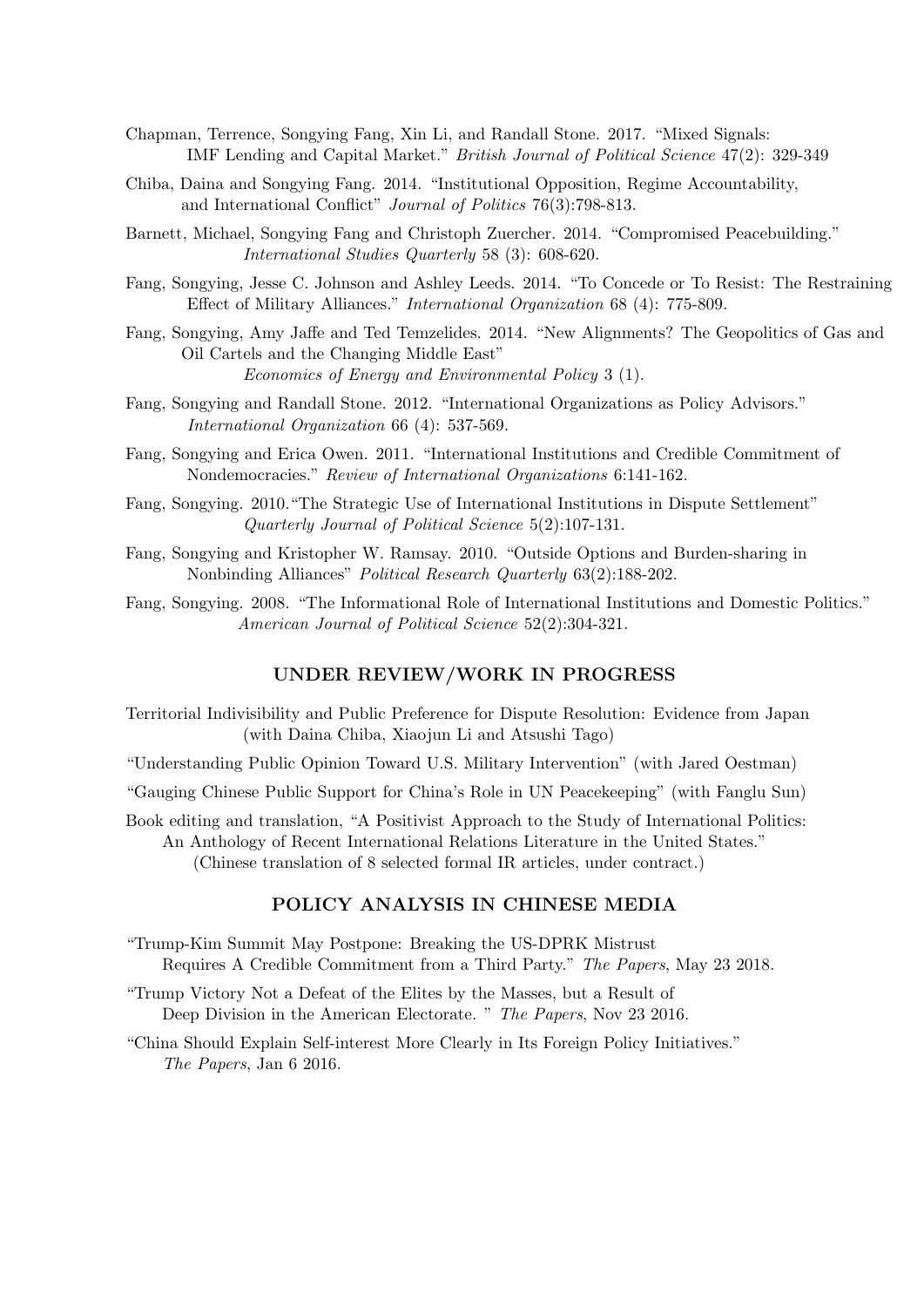# BOOKS IN CHINESE

Book(with Yifeng Wu and Jian Wang): Market Economy and Government Intervention The Commercial Press (China 1998)

Book Translation: Modern Business Cycle Theory (Edited by Robert Barro, Harvard Press 1989) The Commercial Press (China 1997). Reprinted in 2018.

## INVITED PRESENTATIONS AND SMALL CONFERENCES

| 2018 University of California, San Diego(April)                                                         |
|---------------------------------------------------------------------------------------------------------|
| University of Kentucky (April)                                                                          |
| Fudan University (May)                                                                                  |
| 2018 Conference on Political Selection, Peking University (June)                                        |
| Chinese Academy of Social Sciences (July)                                                               |
| IO 75th anniversary special issue workshop (University of Wisconsin, September)                         |
| Political Reform in China 2018 (Baker Institute, Rice University, November)                             |
| Tsinghua University (December)                                                                          |
| 2017 Pacific International Politics Conference, Yonsei University, South Korea (June)                   |
| Institute of International Relations, Shanghai Academy of Social Sciences (July)                        |
| School of International and Public Affairs, Jilin University (Dec)                                      |
| 2016 University of Southern California (Feb)                                                            |
| "China-U.S. University and Think Tank Forum," Peking University (June)                                  |
| Workshop on "Empirical Implications of Bargaining Theory," Notre Dame (Oct)                             |
| 2015 University of Pennsylvania (Jan)                                                                   |
| Nanjing University (Dec)                                                                                |
| 2014 Duke University (Feb)                                                                              |
| University of Mannheim (June)                                                                           |
| University of Wisconsin-Madison (Dec)                                                                   |
| 2013 University of Illinois, Urbana Champaign (Feb)                                                     |
| Pacific Security Mini-Conference, San Francisco (April)                                                 |
| Conference on Theoretical and Quantitative International Relations Research, Princeton (May)            |
| 2012 5th Conference on the Political Economy of International Organizations, Villanova University (Jan) |
| Texas Triangle Conference, UT-Austin (Jan)                                                              |
| The International Politics of Autocracies, Rice (May)                                                   |
| EITM seminar, Princeton (June)                                                                          |
| Hoover-CASS (Chinese Academy of Social Sciences) Meeting, Stanford (Oct)                                |
| 2011 4th Conference on the Political Economy of International Organizations, ETH-Zurich (Jan)           |
| Workshop on Modeling International Institutions, Rochester (April)                                      |
| 2010 3rd Conference on the Political Economy of International Organizations, Georgetown (Jan)           |
| Conference on Game Theoretic Analysis of Conflict, Princeton (Feb)                                      |
| University of Notre Dame (April)                                                                        |
| EITM seminar, UC-Berkeley (June)                                                                        |
| University of Rochester (July)                                                                          |
| Rice University Economics (Sep)                                                                         |
| University of Pittsburgh (Nov)                                                                          |
| 2008 Princeton University Methods Workshop (Feb)                                                        |
| Rice University (Oct)                                                                                   |
| $UC$ -Davis $(Oct)$                                                                                     |
| Fudan University (Dec)                                                                                  |
| Nankai Univesity (Dec)                                                                                  |
| Conference on International Political Economy and China, Peking University (Dec)                        |
|                                                                                                         |